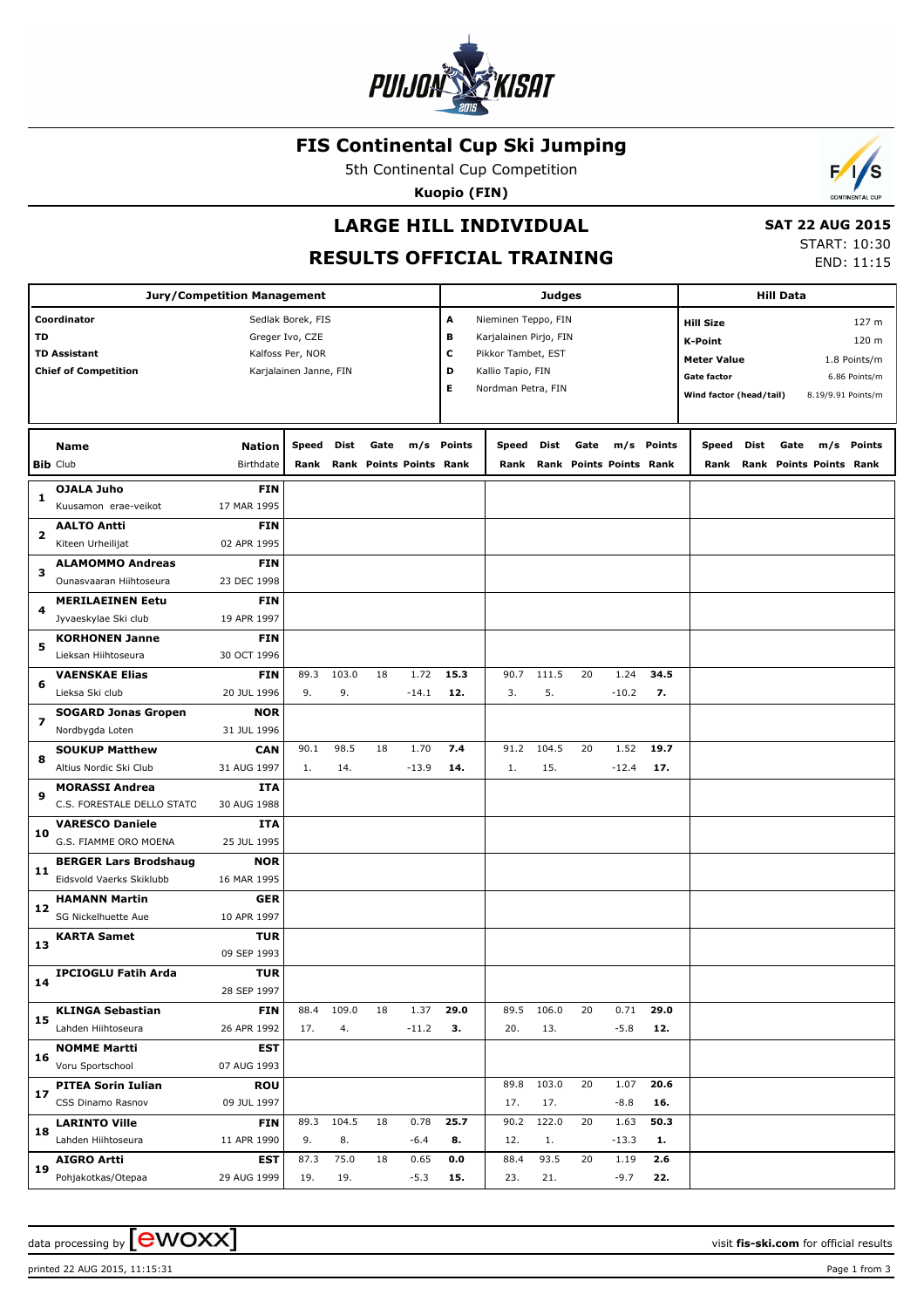

## **FIS Continental Cup Ski Jumping**

5th Continental Cup Competition

**Kuopio (FIN)**



## **LARGE HILL INDIVIDUAL RESULTS OFFICIAL TRAINING**

#### **SAT 22 AUG 2015**

START: 10:30 END: 11:15

|    | Name<br><b>Bib Club</b>                     | <b>Nation</b><br>Birthdate | Speed<br>Rank | Dist  | Gate<br>Rank Points Points Rank |         | m/s Points | Speed<br>Rank | Dist  | Gate<br>Rank Points Points Rank |         | m/s Points | Speed Dist | Gate<br>Rank Rank Points Points Rank | m/s Points                             |
|----|---------------------------------------------|----------------------------|---------------|-------|---------------------------------|---------|------------|---------------|-------|---------------------------------|---------|------------|------------|--------------------------------------|----------------------------------------|
|    | <b>TOROK Eduard</b>                         | <b>ROU</b>                 | 88.5          | 88.0  | 18                              | 0.57    | 0.0        | 88.8          | 94.5  | 20                              | 0.90    | 6.7        |            |                                      |                                        |
| 20 | CSS Dinamo Rasnov                           | 02 MAY 1997                | 16.           | 16.   |                                 | $-4.7$  | 15.        | 22.           | 20.   |                                 | $-7.4$  | 20.        |            |                                      |                                        |
|    | <b>SCHULER Andreas</b>                      | <b>SUI</b>                 | 89.5          | 103.0 | 18                              | 0.76    | 23.2       | 90.1          | 110.0 | 20                              | 0.73    | 36.0       |            |                                      |                                        |
| 21 | Einsiedeln                                  | 30 DEC 1995                | 4.            | 9.    |                                 | $-6.2$  | 9.         | 15.           | 7.    |                                 | $-6.0$  | 6.         |            |                                      |                                        |
|    | <b>RUDA Adam</b>                            | <b>POL</b>                 |               |       |                                 |         |            |               |       |                                 |         |            |            |                                      |                                        |
| 22 | ZTS Zakucie Zagorz                          | 18 NOV 1995                |               |       |                                 |         |            |               |       |                                 |         |            |            |                                      |                                        |
|    | <b>HEINRICH Tim</b>                         | <b>GER</b>                 |               |       |                                 |         |            |               |       |                                 |         |            |            |                                      |                                        |
| 23 | Wsv Schmiedefeld                            | 06 MAY 1995                |               |       |                                 |         |            |               |       |                                 |         |            |            |                                      |                                        |
|    | <b>MITROFAN Nicolae Sorin</b>               | <b>ROU</b>                 | 88.6          | 75.5  | 18                              | $-0.17$ | 0.0        | 90.3          | 99.0  | 20                              | 1.22    | 12.2       |            |                                      |                                        |
| 24 | CSS Brasovia                                | 26 MAR 1999                | 15.           | 18.   |                                 | 1.7     | 15.        | 10.           | 18.   |                                 | $-10.0$ | 19.        |            |                                      |                                        |
|    | <b>PASICHNYK Stepan</b>                     | <b>UKR</b>                 |               |       |                                 |         |            |               |       |                                 |         |            |            |                                      |                                        |
| 25 | Kremenets ski school                        | 09 JAN 1998                |               |       |                                 |         |            |               |       |                                 |         |            |            |                                      |                                        |
|    | <b>KALINICHENKO Vitaliy</b>                 | <b>UKR</b>                 |               |       |                                 |         |            |               |       |                                 |         |            |            |                                      |                                        |
| 26 | Vorokhta Ski School                         | 09 AUG 1993                |               |       |                                 |         |            |               |       |                                 |         |            |            |                                      |                                        |
|    | <b>MAURER Joshua</b>                        | <b>CAN</b>                 |               |       |                                 |         |            | 90.2          | 87.0  | 20                              | 0.39    | 0.0        |            |                                      |                                        |
| 27 | Altius Nordic ski club                      | 20 SEP 1996                |               |       |                                 |         |            | 12.           | 23.   |                                 | $-3.2$  | 23.        |            |                                      |                                        |
| 28 | <b>HOFFMANN Felix</b>                       | <b>GER</b>                 |               |       |                                 |         |            |               |       |                                 |         |            |            |                                      |                                        |
|    | SWV Goldlauter                              | 14 OCT 1997                |               |       |                                 |         |            |               |       |                                 |         |            |            |                                      |                                        |
| 29 | <b>SELL Adrian</b>                          | GER                        |               |       |                                 |         |            |               |       |                                 |         |            |            |                                      |                                        |
|    | Sv Messstetten                              | 28 APR 1998                |               |       |                                 |         |            |               |       |                                 |         |            |            |                                      |                                        |
| 30 | <b>USACHEV Egor</b>                         | <b>RUS</b>                 |               |       |                                 |         |            | 90.3          | 110.0 | 20                              | 1.62    | 28.7       |            |                                      |                                        |
|    | Perm, Center for Sports Trainic             | 07 AUG 1991                |               |       |                                 |         |            | 10.           | 7.    |                                 | $-13.3$ | 14.        |            |                                      |                                        |
| 31 | <b>ANTONISSEN Lars</b>                      | <b>NED</b>                 |               |       |                                 |         |            | 90.7          | 105.0 | 20                              | 1.38    | 21.7       |            |                                      |                                        |
|    |                                             | 31 JUL 1995                |               |       |                                 |         |            | 3.            | 14.   |                                 | $-11.3$ | 15.        |            |                                      |                                        |
| 32 | <b>CINTIMAR Muhammet Irfan</b>              | <b>TUR</b>                 |               |       |                                 |         |            |               |       |                                 |         |            |            |                                      |                                        |
|    |                                             | 16 JUL 1997                |               |       |                                 |         |            |               |       |                                 |         |            |            |                                      |                                        |
| 33 | <b>KYTOESAHO Niko</b>                       | <b>FIN</b>                 | 89.1          | 83.0  | 18                              | 0.97    | 0.0        | 89.6          | 92.5  | 20                              | 0.75    | 4.4        |            |                                      |                                        |
|    | Lahden Hiihtoseura                          | 18 DEC 1999                | 12.           | 17.   |                                 | $-7.9$  | 15.        | 19.           | 22.   |                                 | $-6.1$  | 21.        |            |                                      |                                        |
| 34 | <b>BIELA Stanislaw</b>                      | <b>POL</b>                 | 89.0          | 100.5 | 18                              | 1.69    | 11.1       | 89.5          | 98.5  | 20                              | 0.40    | 18.0       |            |                                      |                                        |
|    | UKS SOLTYSIANIE STARE BYST                  | 02 APR 1994                | 13.           | 13.   |                                 | $-13.8$ | 13.        | 20.           | 19.   |                                 | $-3.3$  | 18.        |            |                                      |                                        |
| 35 | <b>TROFIMOV Roman Sergeevich</b>            | <b>RUS</b>                 | 87.7          | 93.5  | 18                              | 1.66    | 0.0        | 89.9          | 109.5 | 20                              | 1.40    | 29.6       |            |                                      |                                        |
|    | Sdushor CSP N. Novgorod                     | 19 NOV 1989                | 18.           | 15.   |                                 | $-13.6$ | 15.        | 16.           | 9.    |                                 | $-11.5$ | 11.        |            |                                      |                                        |
| 36 | <b>KOZISEK Cestmir</b>                      | <b>CZE</b>                 | 89.5          | 109.5 | 18                              | 1.54    | 28.5       | 90.5          | 108.0 | 20                              | 1.16    | 28.9       |            |                                      |                                        |
|    | LSK Lomnice nad Popelkou                    | 09 NOV 1991                | 4.            | 3.    |                                 | $-12.6$ | 5.         | 6.            | 11.   |                                 | $-9.5$  | 13.        |            |                                      |                                        |
| 37 | <b>FUCHS Tim</b>                            | <b>GER</b>                 |               |       |                                 |         |            |               |       |                                 |         |            |            |                                      |                                        |
|    | SC Degenfeld                                | 03 AUG 1997                |               |       |                                 |         |            |               |       |                                 |         |            |            |                                      |                                        |
| 38 | <b>JARZABEK Dawid</b>                       | <b>POL</b>                 |               |       |                                 |         |            |               |       |                                 |         |            |            |                                      |                                        |
|    | TS Wisla Zakopane                           | 03 MAR 1999                |               |       |                                 |         |            |               |       |                                 |         |            |            |                                      |                                        |
| 39 | <b>KLYMCHUK Andrii</b>                      | <b>UKR</b>                 |               |       |                                 |         |            |               |       |                                 |         |            |            |                                      |                                        |
|    | Kremenets Ski School                        | 10 DEC 1994                | 89.0          | 101.5 | 18                              | 1.01    | 18.4       | 89.8          | 109.0 | 20                              | 0.96    | 32.3       |            |                                      |                                        |
| 40 | <b>BARTOL Tilen</b><br>SSK Sam Ihan         | <b>SLO</b><br>17 APR 1997  | 13.           |       |                                 |         | 10.        | 17.           | 10.   |                                 | $-7.9$  | 8.         |            |                                      |                                        |
|    |                                             |                            |               | 11.   |                                 | $-8.3$  |            |               |       |                                 |         |            |            |                                      |                                        |
| 41 | <b>MUELLER Lukas</b><br>SV Villach-Kaernten | AUT<br>14 MAR 1992         |               |       |                                 |         |            |               |       |                                 |         |            |            |                                      |                                        |
|    | <b>MIETUS Krzysztof</b>                     |                            |               |       |                                 |         |            |               |       |                                 |         |            |            |                                      |                                        |
| 42 | AZS Zakopane                                | <b>POL</b><br>08 MAR 1991  |               |       |                                 |         |            |               |       |                                 |         |            |            |                                      |                                        |
|    | <b>ROMASHOV Alexey</b>                      | <b>RUS</b>                 |               |       |                                 |         |            |               |       |                                 |         |            |            |                                      |                                        |
| 43 | Saint-Petersburg KOR1                       | 29 APR 1992                |               |       |                                 |         |            |               |       |                                 |         |            |            |                                      |                                        |
|    |                                             |                            |               |       |                                 |         |            |               |       |                                 |         |            |            |                                      |                                        |
|    | data processing by $[\text{ewoxx}]$         |                            |               |       |                                 |         |            |               |       |                                 |         |            |            |                                      | visit fis-ski.com for official results |

printed 22 AUG 2015, 11:15:31 Page 2 from 3